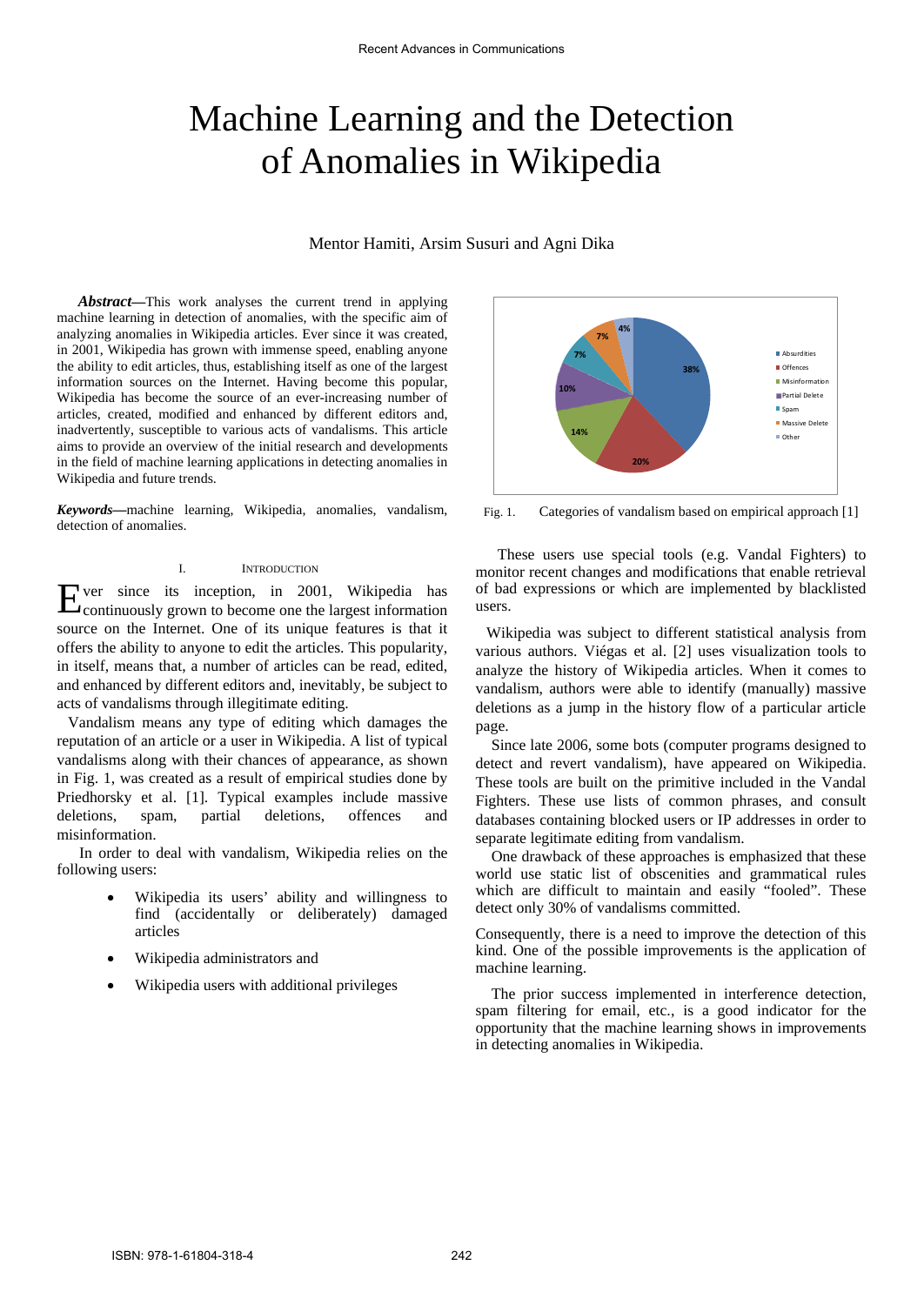## II. WIKIPEDIA VANDALISM DETECTION

To define the vandalism detection task, we have to define some key concepts of MediaWiki (the wiki engine used by Wikipedia).

An article is composed of a sequence of revisions, commonly referred to as the article history. A revision is the state of an article at a given time in its history and is composed of the textual content and metadata describing the transition from the previous revision [3].

Revision metadata contains, among others, the user who performed the edit, a comment explaining the changes, a timestamp, etc. An edit is a tuple of two consecutive revisions and should be interpreted as the transition from a given revision to the next one. Wikipedia vandalism detection is a one-class classification task.

The goal is, given any edit, determine whether it is destructive or not. Through machine learning, anomalous contributions (edits) can be detected by inspecting Wikipedia edits. An edit  $\mathbf{s} = (\mathbf{r}_\mathbf{r}, \mathbf{r}_\mathbf{r})$  is defined as a set of two consecutive revisions of an article which contains the original revision  $(\mathbf{r}_-)$  and the new revision  $(\mathbf{r}_+)$  once the changes have been submitted.

A revision r is a version of a Wikipedia article that, besides the article markup text, includes additional data (meta data) about the latest editing, such as the editor's user identification, his/her comment on the nature of the changes made, and a timestamp at which he/she edited the article.

Evaluating a vandalism detection system requires a corpus of pre-classified edits. Four different corpora have been reported in the literature:

- 1. Webis-WVC-07 The Webis Wikipedia Vandalism Corpus 2007 (Webis-WVC-07) was the first Wikipedia vandalism corpus and consists of 940 human-annotated edits of which 301 are labelled as vandalism. It was compiled in 2007 and was first used by Potthast et al. [4]. English Wikipedia was the sole source for all edits.
- 2. PAN-WVC-10 The PAN Wikipedia Vandalism Corpus 2010 (PAN-WVC-10), compiled in 2010 via Amazon's Mechanical Turk comprises 32439 edits from 28468 English Wikipedia articles of which 2394 have been annotated as vandalism.

The dataset was created by 753 human annotators by casting 193022 votes, so that each edit has been annotated at least three times, whereas edits that were difficult to be annotated received more than three votes (Potthast [5]). The PAN-WVC-10 was first used in the 1st International Competition on Wikipedia Vandalism Detection (Potthast et al. [6]).

3. PAN-WVC-11 - The PAN Wikipedia Vandalism Corpus 2011 (PAN-WVC-11) from 2011 is an extension of the PAN-WVC-10. It was used in the  $2<sup>nd</sup>$ International Competition on Wikipedia Vandalism

Detection (Potthast and Holfeld [7]) and is the first multilingual vandalism detection corpus. The corpus comprises 29949 Wikipedia edits in total (9985 English edits with 1144 vandalism, 9990 German edits with 589 vandalism, and 9974 Spanish edits with 1081 vandalism annotations).

4. Wikipedia History Dump Wikipedia records all revisions of all articles and all other Wikipedia pages and releases them as XML or SQL dump files.

# *A. Wikipedia Bots*

The vandalism problem on Wikipedia is probably as old as the encyclopedia itself. Kittur et al. [8] observe that the total number of vandalism edits is increasing over time. Although they report the total vandalism proportion to remain at the same level, increasing vandalism is a serious objective in the online encyclopedia.

To tackle this problem, the Wikipedia community resorts to manually protecting articles from being edited in case they are heavily vandalized.

Additionally, since 2006, vandalism detection bots are used, which automatically patrol for vandalism edits and partially revert them. Most often these bots use simple heuristic rules, word blacklists, and lists of blocked user IPs to identify vandalism edits (e.g. VoABot II or ClueBot).

The ClueBot NG bot which replaces ClueBot, uses machine learning approaches. It tries to enhance the heuristics-based techniques, which were difficult to maintain and easy to bypass. The bot uses a pre-classified edit dataset annotated by Wikipedia users to train an Artificial Neural Network.

AVBOT [9] is a bot created to automatically search for any vandalisms edits in Spanish articles of Wikipedia. So far, it has reverted more than 200,000 vandalism edits [10].

## *B. Approaches based on Machine Learning*

Since 2008 Wikipedia vandalism detection based on machine learning approaches has become a field of increasing research interest. In Table 1 existing vandalism detection approaches from the literature are shown.

 Potthast et al. [4] contributed the first machine learning vandalism detection approach using textual features as well as basic meta data features with a logistic regression classifier. Smets et al. [11] used a Naive Bayes classifier on a bag of words edit representation and were the first to use compression models to detect Wikipedia vandalism. Itakura and Clarke [12] used Dynamic Markov Compression to detect vandalism edits on Wikipedia.

Mola Velasco [13] extended the approach of Potthast et al. [4] by adding some additional textual features and multiple wordlist-based features. He was the winner of the 1st International Competition on Wikipedia Vandalism Detection (Potthast et al. [6]).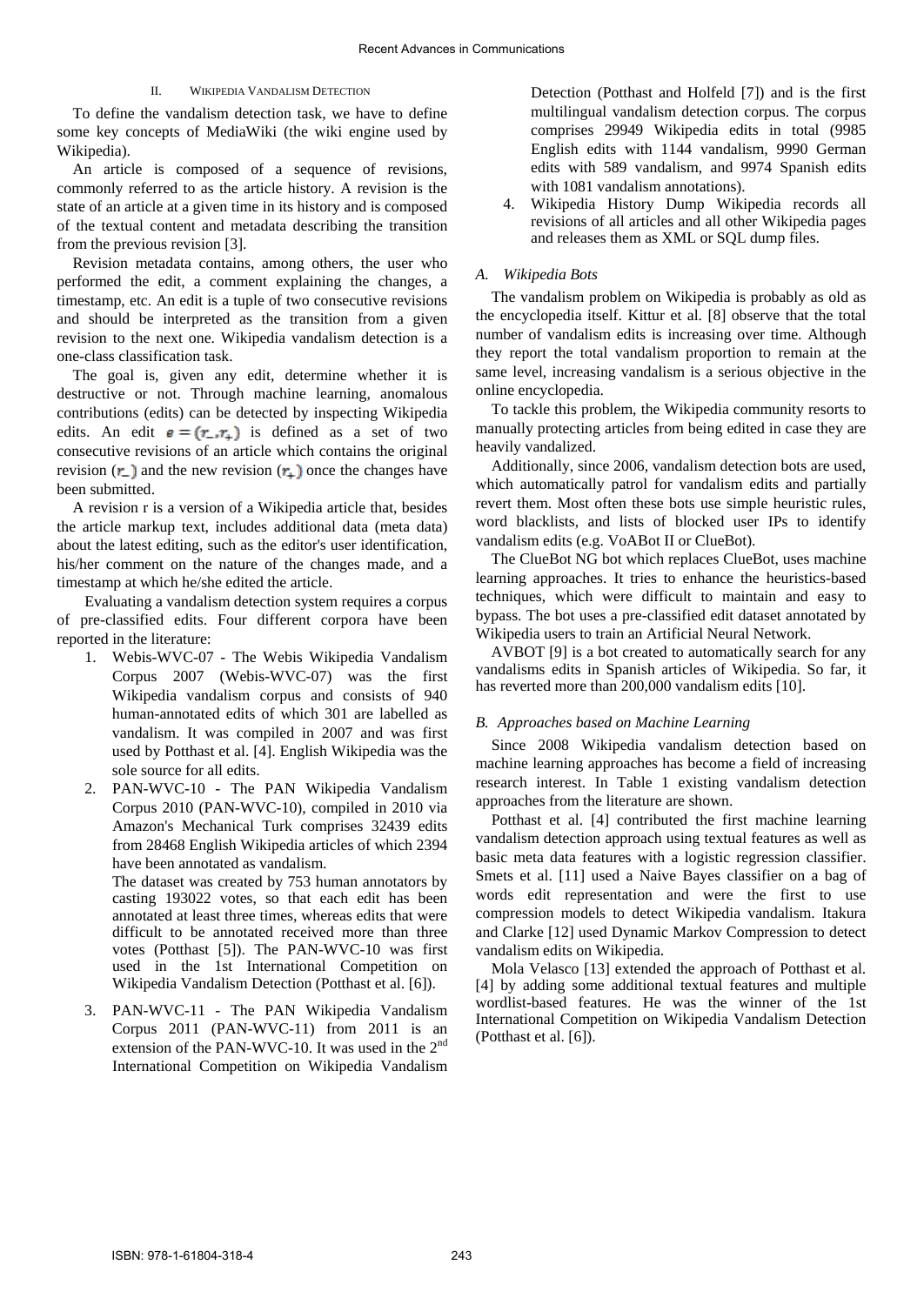### TABLE I

VANDALISM DETECTION CLASSIFICATION OBTAINED FROM VARIOUS AUTHORS

| <b>Authors</b>         | <b>Balanced Data</b> | <b>Classifier</b>                 | <b>Precision</b> | <b>Recall</b> | <b>PR-AUC</b> | Corpora                |  |
|------------------------|----------------------|-----------------------------------|------------------|---------------|---------------|------------------------|--|
| Smets et al. [11]      | X                    | Probablistic Sequence<br>Modeling | 0.3209           | 0.9171        |               | Simplewiki             |  |
| Smets et al. [11]      | X                    | Naive Bayes                       | 0.4181           | 0.5667        | -             | Simplewiki             |  |
| Tran and Christen [20] |                      | <b>Gradient Tree Boosting</b>     | 0.870            | 0.870         | -             | <b>Historical Dump</b> |  |
| Potthast et al. [4]    | X                    | Logistic Regression               | 0.830            | 0.870         | ۰.            | Webis-WVC-07           |  |
| Velasco <sup>[3]</sup> | X                    | <b>Random Forest</b>              | 0.860            | 0.570         | 0.660         | PAN-WVC-10             |  |
| Adler et al. [15]      | X                    | ADTree                            | 0.370            | 0.770         | 0.490         | PAN-WVC-10             |  |
| Adler et al. [17]      | X                    | <b>Random Forest</b>              |                  | -             | 0.820         | PAN-WVC-10             |  |
| West and Lee [18]      | X                    | ADTree                            | 0.370            | 0.770         | 0.490         | PAN-WVC-10             |  |
| Harpalani et al. [19]  | X                    | LogitBoost                        | 0.606            | 0.608         | 0.671         | PAN-WVC-10             |  |
| West and Lee [18]      | X                    | ADTRee                            |                  | ۰             | 0.820         | PAN-WVC-11             |  |

West et al. [14] were among the first to present a vandalism detection approach solely based on spatial and temporal meta data, without the need to inspect article or revision texts.

Adler et al. [15], in a similar fashion, built a vandalism detection system on top of their WikiTrust reputation system (Adler and De Alfaro [16]). Adler et al. [17] combined natural language, spatial, temporal and reputation features used in their aforementioned works (Adler et al. [15], Mola Velasco [13], West et al. [14]). Besides Adler et al. [17], West and Lee [18] were the first to introduce ex post facto data as features, for whose calculation also future revisions have to be considered.

Their resulting multilingual vandalism detection system was the winner at the 2nd International Competition on Wikipedia Vandalism Detection (Potthast and Holfeld [7]).

Harpalani et al. [19] stated vandalism edits to share unique linguistic properties. Thus, they based their vandalism detection system on a stylometric analysis of vandalism edits by probabilistic context-free grammar models. They showed that this approach outperforms features based on shallow patterns, which match syntactic structures and text tokens.

Supporting the current trend of creating cross language vandalism classifiers, Tran and Christen [20] evaluated multiple classifiers based on a set of language independent features that were compiled from the hourly article view counts and Wikipedia's complete edit history.

## *C. Features of Anomalies*

-

The literature provides an ever-growing set of features that are employed to model anomalous edits. After the first contributions to the Wikipedia vandalism detection task, most authors used a subset of existing features and added some new ones to their approaches.

Tables 2 provide an overview of textual data anomalies features that were used so far in the literature.

<span id="page-2-0"></span>For the sake of simplicity, we use the following abbreviations to distinguish various authors: A17 (Adler et al. [[1](#page-2-0)7]), G14<sup>1</sup>, J22 (Javanmardi et al. [22]), M3 (Mola Velasco [3]), P4 (Potthast et al. [4]), W18 (West and Lee [18]), and Wa21 (Wang and McKeown [21]).

Textual features are calculated by analyzing the new revision's markup text or rather both revisions' markup texts of an edit. Meta data features are compiled from the revision's meta data or are calculated by analyzing additional Wikipedia data, such as history dumps or article dumps.

While Mola Velasco [3] used three feature categories by considering textual, meta data and language features, his language features (wordlist-based features) could be categorized as textual features. Javanmardi et al. [22] split their features into four categories, namely textual, meta data, user and language model. The user category comprises userrelated meta data features.

<sup>1</sup> https://github.com/webis-de/wikipedia-vandalism-detection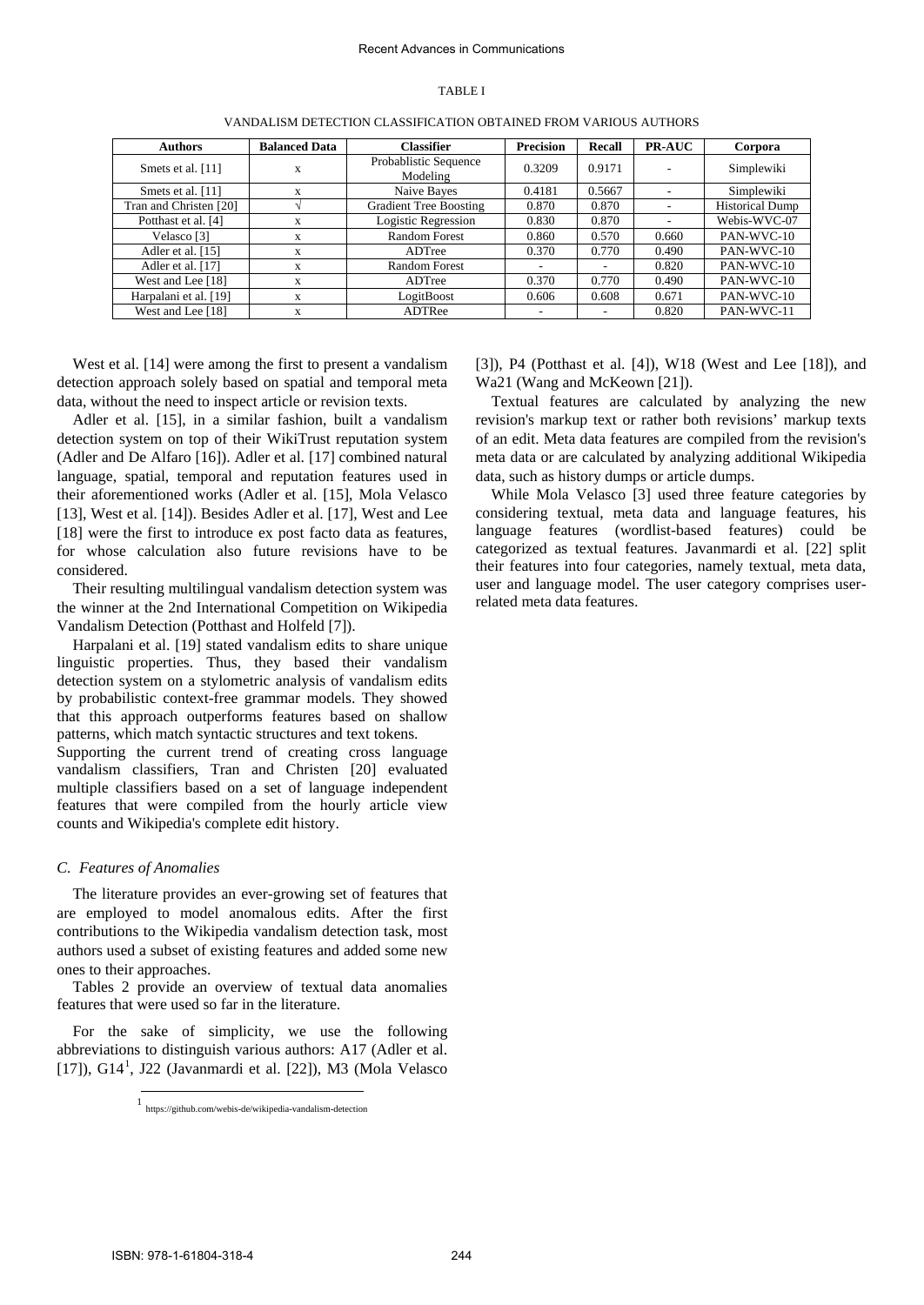## Recent Advances in Communications

## TABLE II

| Category  | <b>Feature</b>                 | A17                  | G14                  | J22                  | M3                   | <b>P4</b>  | <b>W18</b> | <b>Wa21</b> |
|-----------|--------------------------------|----------------------|----------------------|----------------------|----------------------|------------|------------|-------------|
| Frequency | All words                      | $\sqrt{}$            | $\sqrt{}$            | $\sqrt{ }$           | $\sqrt{}$            |            |            |             |
|           | Average term                   | $\sqrt{}$            | $\sqrt{}$            |                      | $\sqrt{}$            | $\sqrt{}$  |            |             |
|           | Bad words                      | $\sqrt{}$            | $\sqrt{}$            | $\sqrt{}$            | $\sqrt{}$            |            |            |             |
|           | <b>Biased</b> words            | $\sqrt{}$            | $\sqrt{}$            | $\sqrt{}$            | $\sqrt{}$            |            |            |             |
|           | Emoticons                      |                      | $\sqrt{\phantom{a}}$ |                      |                      |            |            |             |
|           | Good/markup words              | $\sqrt{}$            | $\sqrt{}$            | $\sqrt{}$            | $\sqrt{\phantom{a}}$ |            |            |             |
|           | Sex words                      | $\sqrt{ }$           | $\sqrt{\phantom{a}}$ | $\sqrt{2}$           | $\sqrt{\phantom{a}}$ |            |            |             |
|           | Vulgarism                      |                      | $\sqrt{}$            | $\sqrt{}$            | $\sqrt{}$            | $\sqrt{ }$ | $\sqrt{}$  | $\sqrt{}$   |
|           | Web slang                      |                      |                      |                      |                      |            |            | $\sqrt{}$   |
|           | All words                      | $\sqrt{}$            | $\sqrt{}$            | $\sqrt{}$            | $\sqrt{}$            |            |            |             |
|           | Bad words                      | $\sqrt{\phantom{a}}$ | $\sqrt{}$            | $\sqrt{}$            | $\sqrt{}$            |            |            |             |
| Impact    | Emoticons                      |                      | $\sqrt{}$            |                      |                      |            |            |             |
|           | Good/markup words              | $\sqrt{}$            | $\sqrt{}$            | $\sqrt{}$            | $\sqrt{}$            |            |            |             |
|           | Sex words                      | $\sqrt{}$            | $\sqrt{}$            | $\sqrt{}$            | $\sqrt{}$            |            |            |             |
|           | Vulgarism                      |                      | $\sqrt{}$            | $\sqrt{}$            | $\sqrt{}$            | $\sqrt{}$  | $\sqrt{}$  |             |
| Ratio     | Alphanumeric                   | $\sqrt{}$            | $\sqrt{}$            | $\sqrt{\phantom{a}}$ |                      |            | $\sqrt{}$  |             |
|           | Non-alphanumeric               |                      | $\sqrt{ }$           | $\sqrt{ }$           | $\sqrt{ }$           |            |            |             |
|           | Size                           | $\sqrt{}$            | $\sqrt{}$            | $\sqrt{\phantom{a}}$ | $\sqrt{}$            | $\sqrt{}$  |            | $\sqrt{}$   |
|           | Upper to all                   | $\sqrt{\phantom{a}}$ | $\sqrt{ }$           | $\sqrt{\phantom{a}}$ | $\sqrt{\phantom{a}}$ | $\sqrt{}$  | $\sqrt{ }$ |             |
|           | Upper to lower                 | $\sqrt{}$            | $\sqrt{}$            |                      | $\sqrt{ }$           |            |            |             |
| Other     | Blanking                       |                      | $\sqrt{ }$           | $\sqrt{ }$           |                      |            |            |             |
|           | Character diversity            |                      | $\sqrt{}$            |                      | $\sqrt{}$            |            |            |             |
|           | Characters added or<br>removed |                      | $\sqrt{}$            |                      |                      |            | $\sqrt{ }$ |             |
|           | Compressibility                | $\sqrt{}$            | $\sqrt{}$            | $\sqrt{}$            | $\sqrt{ }$           | $\sqrt{}$  |            |             |
|           | Context relation               |                      |                      |                      |                      | $\sqrt{}$  |            |             |
|           | Digit ratio                    | $\sqrt{}$            | $\sqrt{}$            | $\sqrt{}$            | $\sqrt{}$            |            |            |             |
|           | External links added           |                      | $\sqrt{ }$           | $\sqrt{}$            |                      |            |            |             |
|           | Inserted wiki markup           |                      |                      |                      |                      |            | $\sqrt{ }$ |             |
|           | Inserted words                 |                      |                      | $\sqrt{\phantom{a}}$ |                      |            |            |             |
|           | Internal links added           |                      | $\sqrt{}$            | $\sqrt{}$            |                      |            |            |             |
|           | Longest char sequence          | $\sqrt{}$            | $\sqrt{}$            | $\sqrt{}$            | $\sqrt{ }$           | $\sqrt{}$  | $\sqrt{}$  |             |
|           | Longest word                   | $\sqrt{\phantom{a}}$ | $\sqrt{\phantom{a}}$ | $\sqrt{ }$           | $\sqrt{}$            | $\sqrt{ }$ | $\sqrt{}$  |             |
|           | Punctuation misuse             |                      |                      |                      |                      |            |            | $\sqrt{}$   |
|           | Removed words                  |                      |                      | $\sqrt{}$            |                      |            |            |             |
|           | Replacement similarity         |                      | $\sqrt{}$            |                      |                      | $\sqrt{}$  |            |             |
|           | Size increment                 | $\sqrt{\phantom{a}}$ | $\sqrt{}$            | $\sqrt{}$            | $\sqrt{ }$           |            | $\sqrt{ }$ |             |

### SOME TEXTUAL FEATURES USED BY VARIOUS AUTHORS, DESCRIBING ANOMALOUS EDITS IN WIKIPEDIA